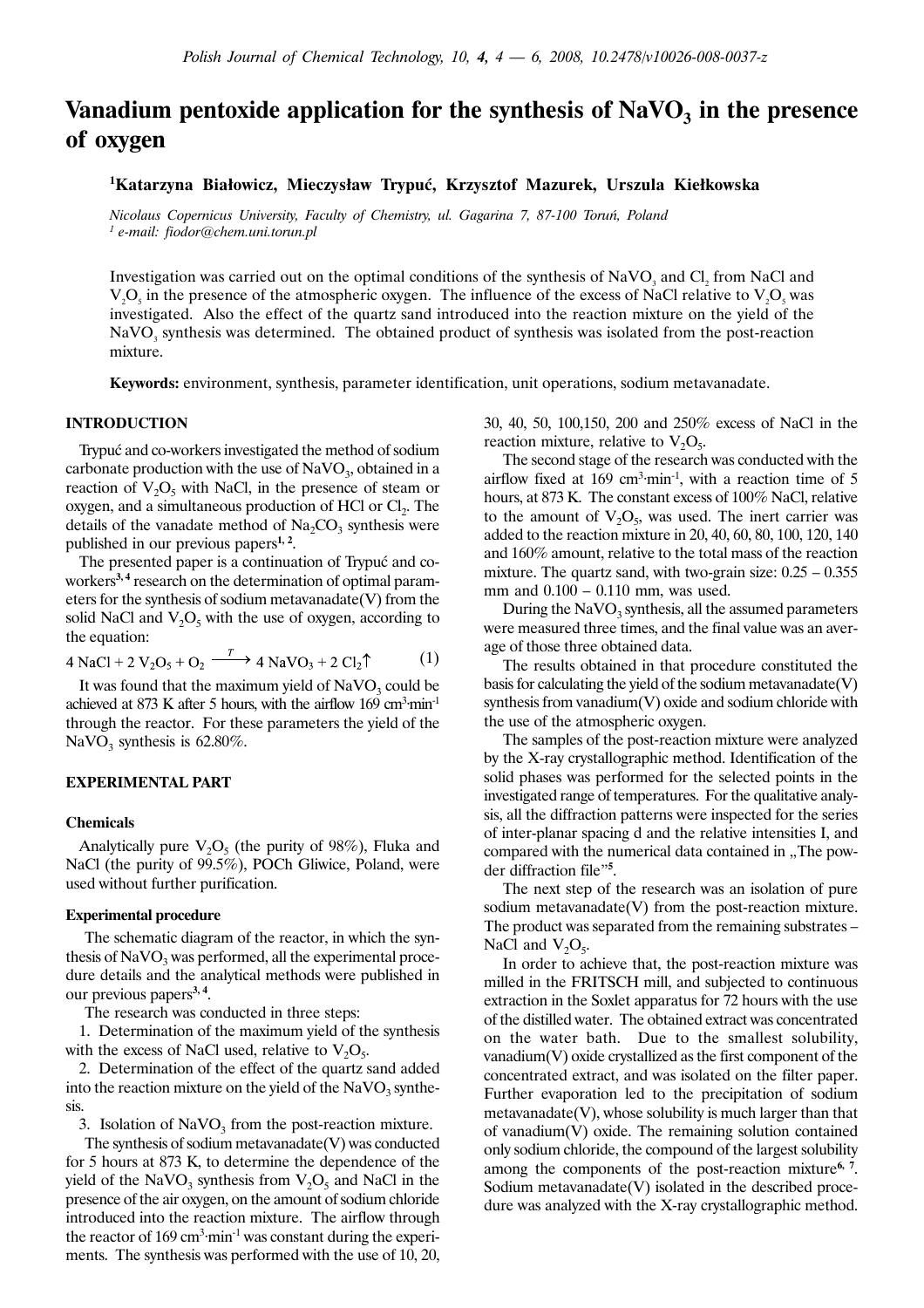#### RESULTS AND DISCUSSION

The results of the research on the effect of an excess of NaCl on the yield of NaVO<sub>3</sub> synthesis from  $V_2O_5$  and NaCl in the presence of atmospheric oxygen are shown in Table 1.

Table 1. The effect of NaCl amount on the yield of the NaVO<sub>3</sub> synthesis (873 K, synthesis time 5 hours, airflow through the reactor  $169 \text{ cm}^3 \cdot \text{min}^{-1}$ )

| <b>NaCl Excess</b> | Yield |  |
|--------------------|-------|--|
| (%)                | (%)   |  |
| 10                 | 65.34 |  |
| 20                 | 69.69 |  |
| 30                 | 73.60 |  |
| 40                 | 74.73 |  |
| 50                 | 76.47 |  |
| 100                | 81.03 |  |
| 150                | 80.35 |  |
| 200                | 79.66 |  |
| 250                | 76.80 |  |

The presented results indicate that the conversion ratio of vanadium $(V)$  oxide into sodium metavanadate $(V)$  is significantly limited by the amount of NaCl present in the reaction mixture.

The yield of  $NaVO<sub>3</sub>$  synthesis increases with the increasing amount of the added NaCl up to 100% of its excess, relative to  $V_2O_5$ . The use of such amount of sodium chloride resulted in the increase of the process yield by 18.23% at 873 K, compared to the synthesis yield with the stoichiometric amounts of the solid reagents.

Further increasing of the sodium chloride excess decreases the  $V_2O_5$  conversion ratio to NaVO<sub>3</sub>.

The results of the investigation on the effect of the inert carrier excess and the grain diameter on the yield of the NaVO<sub>3</sub> synthesis from  $V_2O_5$  and NaCl in the presence of the atmospheric oxygen are presented in Table 2.

Table 2. The amount and grain diameter effect of the inert carrier on the yield of the  $NaVO<sub>3</sub>$  synthesis

| Amount | Carrier grain size | Yield   |
|--------|--------------------|---------|
| (%)    | (mm)               | $(\% )$ |
| 20     | 0.25<br>$-0.355$   | 87.03   |
|        | 1.00<br>$-1.10$    | 83.75   |
| 40     | $0.25 - 0.355$     | 89.47   |
|        | 1.00<br>$-1.10$    | 85.38   |
| 60     | $-0.355$<br>0.25   | 91.65   |
|        | 1.00<br>$-1.10$    | 87.60   |
| 80     | 0.25<br>$-0.355$   | 87.30   |
|        | 1.00<br>$-1.10$    | 84.95   |
| 100    | 0.25<br>$-0.355$   | 84.44   |
|        | 1.00<br>$-1.10$    | 82.80   |
| 120    | 0.25<br>$-0.355$   | 82.31   |
|        | 1.00<br>$-1.10$    | 81.76   |
| 140    | 0.25<br>$-0.355$   | 82.46   |
|        | 1.00<br>$-1.10$    | 81.36   |
| 160    | 0.25<br>$-0.355$   | 81.77   |
|        | 1.00<br>$-1.10$    | 80.56   |

The decrease of the inert carrier grain size results in the increase in the process yield.

The previous research showed that the maximum yield of  $NaVO<sub>3</sub>$  synthesis achieved without the use of the inert carrier in the reaction mixture was 81.03% at 873 K.

At 873 K, the addition of the carrier with the grain diameter of 0.25 – 0.355 mm and 1.00 – 1.10 mm, resulted in the yield increase.

The usage of the quartz sand of such grain size in the amount of 60% relative to the reaction mixture increased the yield by 10.62% and 6.57%, respectively.

Further increase of the inert carrier amount results in the decrease in the process yield. This results from the significant volume increase of the reaction mixture, which increases the difficulty of the oxygen penetration into the whole mixture volume.

The first and second steps of the research showed that in order to achieve the maximum yield of the  $NaVO<sub>3</sub>$  synthesis from vanadium(V) oxide and sodium chloride in the presence of atmospheric oxygen, the process should be conducted at 873 K, with 100% excess of NaCl relative to  $V_2O_5$ . Further increase of the yield at that temperature might be achieved by adding the quartz sand of  $0.25 - 0.355$  mm size into the reaction mixture, in the amount of 60% relative to the total mass of the reaction mixture. For such parameters of the  $NaVO<sub>3</sub>$  synthesis, the maximum yield achieved was 91.65%.

The qualitative X-ray diffraction analysis of the post-reaction mixtures revealed the presence of the unreacted  $V_2O_5$ and NaCl, as well as the synthesized NaVO<sub>3</sub>.

Sodium metavanadate $(V)$  produced in the synthesis according to equation (1) was isolated from the post-reaction mixture in the procedure described in the Experimental section of this paper.

The obtained product was subjected to the X-ray diffraction analysis.

Table 3 presents the diffraction analysis data of sodium metavanadate(V) separated from other components of the post-reaction mixture.

| Experimental data |                | Literature data |                |
|-------------------|----------------|-----------------|----------------|
| Literature data   |                | Literature data |                |
| d/(nm)            |                | d/(nm)          |                |
| 0.706             | 6              | 0.709           | 11             |
| 0.502             | 100            | 0.501           | 100            |
| 0.4265            | 6              | 0.4283          | 6              |
| 0.3537            | 17             | 0.3542          | 24             |
| 0.3015            | 13             | 0.3019          | 13             |
| 0.2952            | 31             | 0.2954          | 35             |
| 0.2684            | 11             | 0.2683          | 12             |
| 0.2637            | 4              | 0.2635          | 2              |
| 0.2539            | 7              | 0.2541          | 7              |
| 0.2358            | 1              | 0.2360          | $\overline{2}$ |
| 0.2332            | 6              | 0.2333          | 4              |
| 0.2294            | 5              | 0.2295          | 5              |
| 0.1965            | 6              | 0.1965          | 5              |
| 0.1892            | 5              | 0.1892          | 5              |
| 0.1824            | 10             | 0.1824          | 6              |
| 0.1771            | 4              | 0.1771          | 3              |
| 0.1733            | $\overline{c}$ | 0.1732          | 1              |
| 0.1715            | 7              | 0.1716          | 5              |
| 0.15938           | 6              | 0.15944         | $\overline{7}$ |
| 0.14746           | 3              | 0.14745         | 3              |

Table 3. The inter-planar spacing (d) and the relative intensities (I) of NaVO<sub>3</sub> (CuK $\alpha$ ,  $\lambda$  = 0.15418 nm)

The results of the qualitative X-ray diffraction analysis of the investigated compounds prove that the proposed procedure of  $NaVO<sub>3</sub>$  separation from the post-reaction mixture allows to obtain the final products with a very high purity level, although do not allow the quantitative separation.